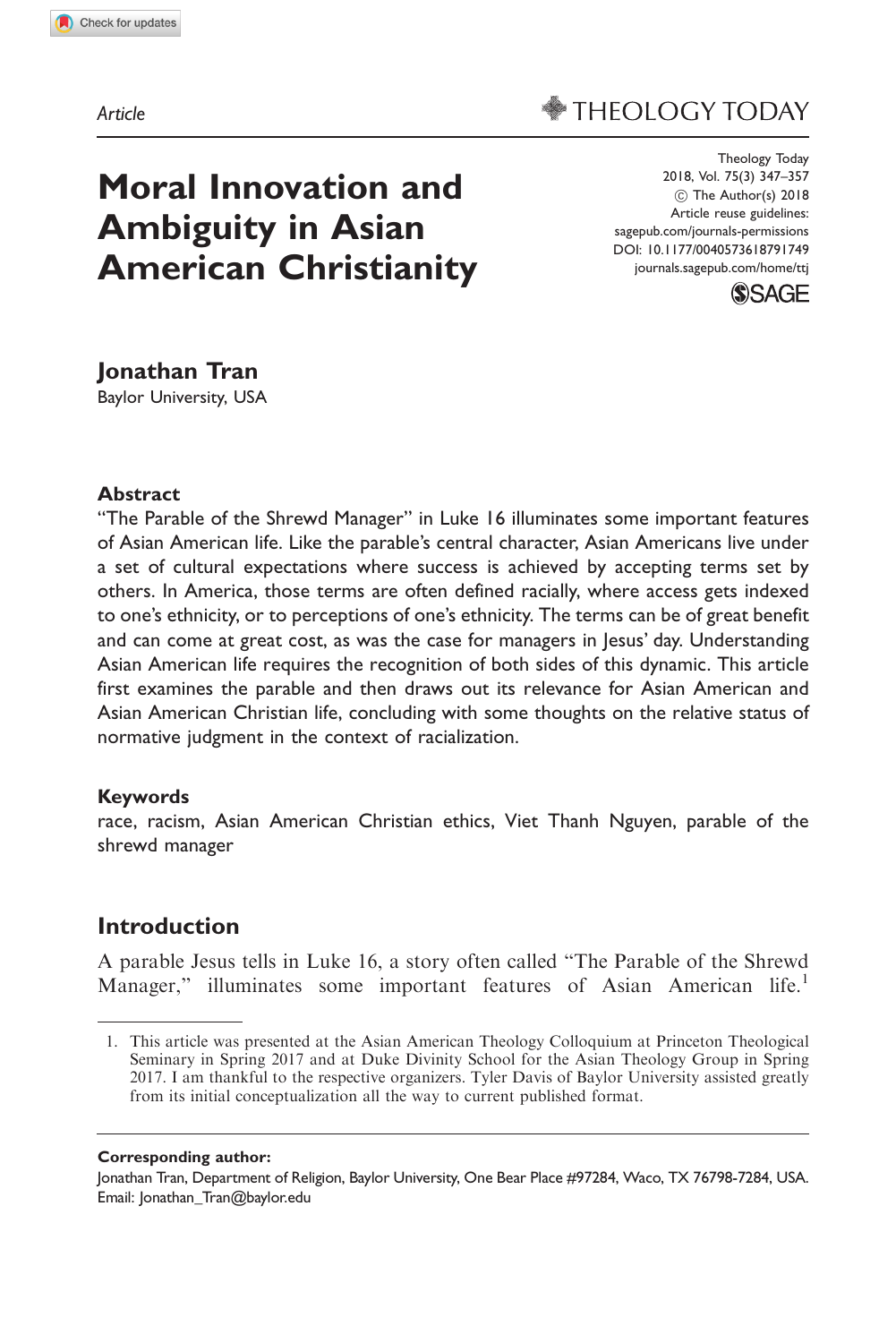After describing the passage's treatment of these features, specifically how something called "the model minority myth" initially seems beneficial but ultimately proves costly for Asian Americans, I consider the kinds of innovative strategies Asian American Christians employ to survive the myth's oppressive regime. I conclude with some ruminations on what those conditions and innovations tell us about the moral life under the broad and deep consequences of racialization.

The parable relates the story of a rich owner who, unsatisfied with his manager's "squandering'' performance, prepares to let him go. Knowing what's coming, the manager sets out to take care of himself by swindling his boss. When the owner finds out, he commends the manager for his initiative. Jesus ends the parable by commenting, "make friends for yourselves by means of dishonest wealth so that when it is gone, they may welcome you into the eternal homes" (Luke 16:9).

The unexpected comment makes the parable intriguing, and perplexing. Not only does Jesus not condemn the manager's swindling, but he, by "commend[ing] the dishonest manager because he had acted shrewdly" (Luke 16:8) just about adopts the position of the unsavory business owner. Jesus apparently appreciates the manager's actions. He talks as if manipulating people for personal gain is praiseworthy. The notion that these kinds of shenanigans are necessary for eternal life (in Luke the parables of the lost sheep, lost coin, and lost son come right before our parable) does not make one feel any better about the parable, or about eternal life.

Not surprisingly, interpreters have struggled to make sense of the parable's questionable ethics.<sup>2</sup> Especially as it relates to stewardship and Jesus' seeming affirmation of dishonest wealth, exegetes have tried to reconcile how the parable fits in a book among Scripture's clearest calls for social justice. But I wonder if the best angle to take isn't one that seeks to square things so that everything makes sense, but rather conversely, as a lesson in moral ambiguity and what Christian discipleship looks like under less than ideal conditions. Maybe the parable helps us understand the world in which we find ourselves. Taking this angle allows the parable to address things like racial life in America, an instance of those less than ideal conditions where moral certainty gives way to moral ambiguity.

Going forth, one might imagine Asian American Christianity as the manager in the story. Staging the story this way sets American racial realities as the story's backdrop and casts everyone living under its yoke in the role of debtors. I will

<sup>2.</sup> Francis E. Williams, "Is Almsgiving the Point of the 'Unjust Steward'?" Journal of Biblical Literature 83, no. 3 (1964): 292–97; Mary Ann Beavis, "Ancient Slavery as an Interpretive Context for the New Testament Servant Parables with Special Reference to the Unjust Steward (Luke 16:1–8)," Journal of Biblical Literature 111:1 (1992): 37–54; A. Descamps, "La Composition Littéraire de Luc XVI 9-13," Novum Testamentum 1:1 (1957): 47-53; John J. Kilgallen, "Luke 15 and 16: A Connection," Biblica 78:3 (1997): 369–76; J. Duncan and M. Derrett, "Fresh Light on St. Luke XVI I. The Parable of the Unjust Steward," New Testament Studies 7:3 (1961): 198–219; L. John Topel, "On the Injustice of the Unjust Steward: LK 16:1-13," The Catholic Biblical Quarterly 37:2 (1975): 216–27; and C. H. Dodd, Parables of the Kingdom (New York: Charles Scribner's Sons, 1956), 17–18. I am indebted to Marcus Jerkins and Mikeal Parsons for directing me to these and other resources.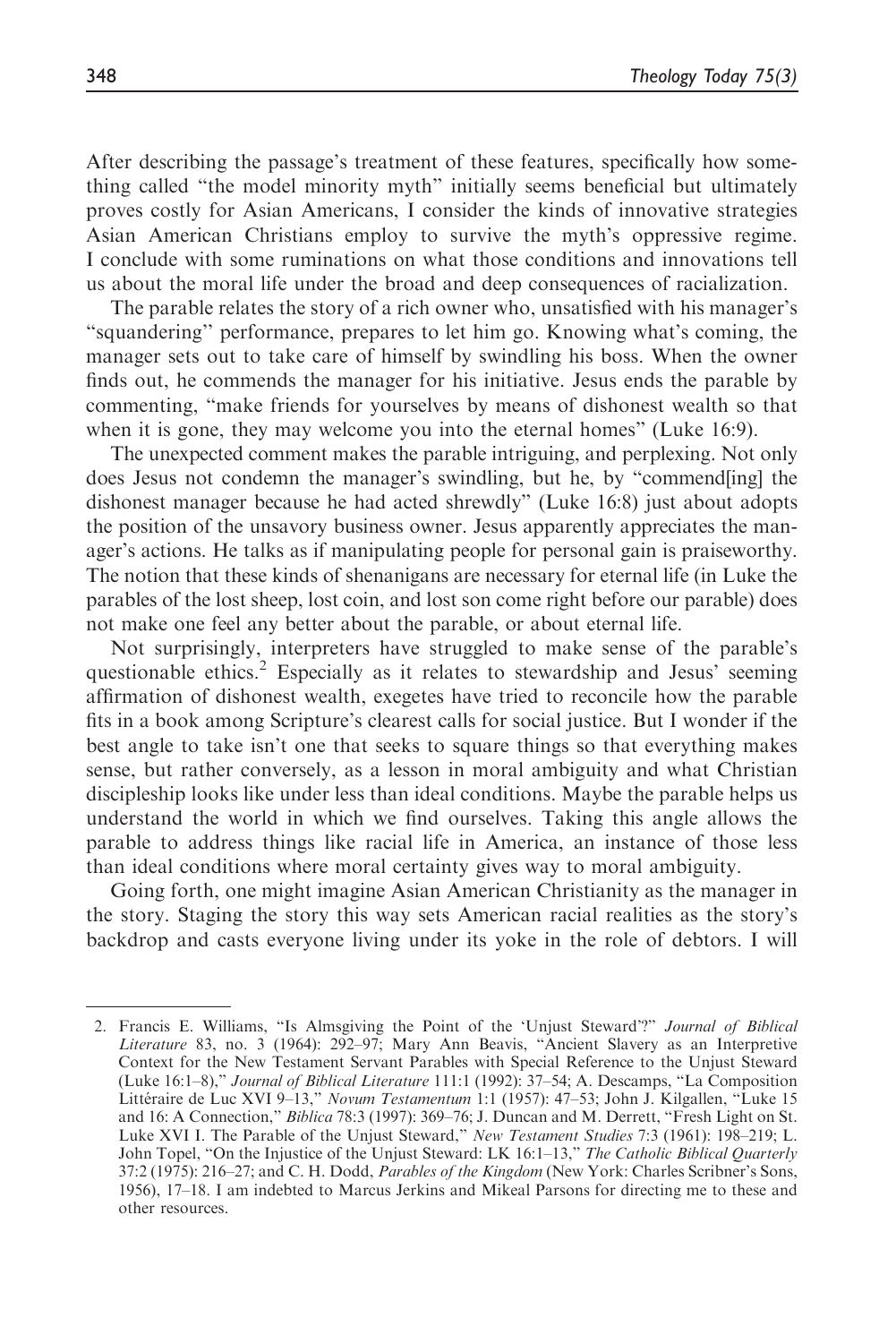return to the identity of the rich owner since grasping that role will require the whole story.

Asian Americans, like the parable's manager, live under a set of cultural expectations. They are asked to play a role and their livelihood depends on their performing it well. The role is called "the model minority." This social role is circumscribed by codes similar to the religious and legal ones adhered to by the manager in Luke's version of the story. Recall that the manager in this story was responsible for collecting interest accrued by debtors who owed oil or wheat. Due to interest, debtors owed additional jugs of oil or containers of wheat on top of whatever they originally borrowed. It was the manager's job to collect on behalf of the owner.

Jewish law, wisely seeking to discourage people from taking advantage of those in need, prohibited making money off of debt. However, local leaders cleverly figured out how to give owners like the one in our story a pass by cooking the books in terms of debts and assets, and, just in case that didn't work, erected systems that placed the legal and moral burden on debt collectors. Managers were legally seen as acting under their own authority even though they served at the pleasure of their bosses. Managers were compensated by whatever salary paid by owners and whatever additional interest paid by debtors.

We have before us a system where owners got rich by keeping their hands clean and managers kept their jobs by getting their hands dirty. For managers, the only way to succeed was unscrupulously. Luke doesn't tell us anything about how the manager in the story earned his squanderer reputation, and we have no reason to believe that moral qualms on his part played a role. We only know that he was fired for squandering an opportunity to make his boss richer, his debtors poorer, and him a sinner. None of this is to excuse the manager's behavior, only to contextualize it.

### The Seeming Benefits of Asian American Life

Asian Americans live under similar conditions, where success is achieved by accepting terms set by others. It is always the case that others set the terms of success. But in America, those terms tend to get defined racially, where access to the American Dream gets indexed to one's ethnicity, or to perceptions of one's ethnicity. The terms can be of great benefit and can come at great cost, as was the case for managers in Jesus' day. Understanding Asian American life requires the recognition of both sides of this dynamic. Most other Americans only see one side. Most Asian Americans only feel the other.

The model minority myth benefits Asian Americans because it positively propels them into the success it envisions. Conversely to how the presumption of African American criminality leads to discrimination and parallel to how society favors lighter-skinned people, presupposing Asian American success eases their path to success. They like the manager in our parable are beneficiaries of a cultural narrative that tells them their industry, work ethic, humility, and intelligence makes them winners. Insofar as they play their assigned roles, benefits abound, mostly in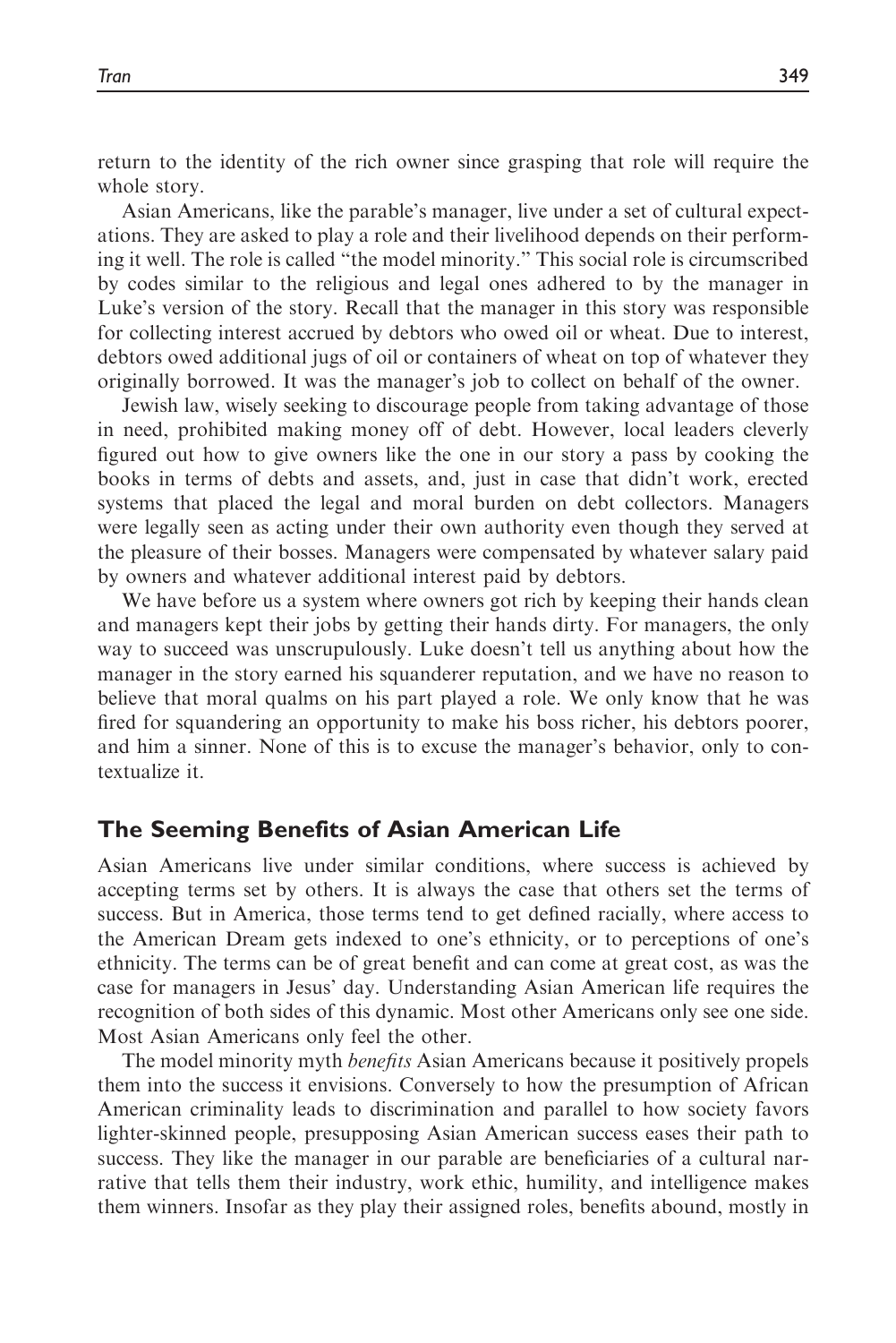the form of inclusion in an unending task of material security. Since social narratives predetermine pathways to success, setting some up to succeed and others to fail, the most successful Asian Americans will be those most able to play these roles. One can account for the runaway success of Amy Chua's bestseller *Battle* Hymn of the Tiger Mother to its perceived ability to pantomime caricatures Americans already harbored about high-achieving Asian Americans.<sup>3</sup>

In societies that give lip service to multiculturalism, diversity, identity, and difference, it pays to be a minority.<sup>4</sup> And if you happen to be the right kind of minority, all the better. Here we find a veritable cottage industry that has sprung up around Asian American this or that. Whether it be hipster love of Bánh mì sandwiches, institutional infatuation with diversity numbers, television shows like Fresh Off the Boat or international bestsellers like Crazy Rich Asians, the ubiquitous Thai food restaurant and the really ubiquitous Sriracha bottle, the ready contribution of the "minority perspective," or the crossover appeal of Bollywood and K-Pop, Asianness in America is big business. As the young Malcolm X discovered long ago, the token life can come with celebrity status. Emerging around minority life in America is an underestimated cultural capital that means one does not need to play the race card because others will play it for you.<sup>5</sup> This is life on the sunny side of Orientalism 2.0.

## The Ultimate Costs of Asian American Life

These benefits come with a tradeoff as ethnic culture gets reduced to digestible kitsch-sized bites. Here we begin to get at the significant costs incurred with the residual benefits of the Asian American's debt-collecting-manager existence. The debt collector's life—say, one given to sucking the life out of others—is fated to squandering because one can only do that job well for so long. It is a sign of his humanity that the manager in Jesus' story could not squeeze any more money out of those poor people.

Debt collecting on behalf of rich owners may have its benefits but its hidden costs make for high turnover rates. No one—not African Americans, not Latinos, not Asian Americans—can keep up with a myth. Public portrayal of Amy Chua's parenting style offered but the thinnest version of what she was actually saying about the heavy toll on Asian American families. Near the book's conclusion, Chua relates her daughter's response to her Tiger Mom ways: "I know—I'm not what you want—I'm not Chinese! I don't want to be Chinese. Why can't you get

<sup>3.</sup> Amy Chua, Battle Hymn of the Tiger Mother (London: Bloomsbury, 2011).

<sup>4.</sup> For a well-considered analysis of how these dynamics play out in universities and how they might better play out, see Jim Sleeper, Liberal Racism: How Fixating on Race Subverts the American Dream (New York: Rowman & Littlefield, 2002) and Martha Nussbaum, Cultivating Humanity: A Classical Defense of Reform in Liberal Education (Cambridge: Harvard, 1998).

<sup>5.</sup> See Viet Thanh Nguyen, Race and Resistance: Literature and Politics in Asian America (New York: Oxford, 2002) and Anne Anlin Cheng, The Melancholy of Race: Psychoanalysis, Assimilation, and Hidden Greif (New York: Oxford, 2001).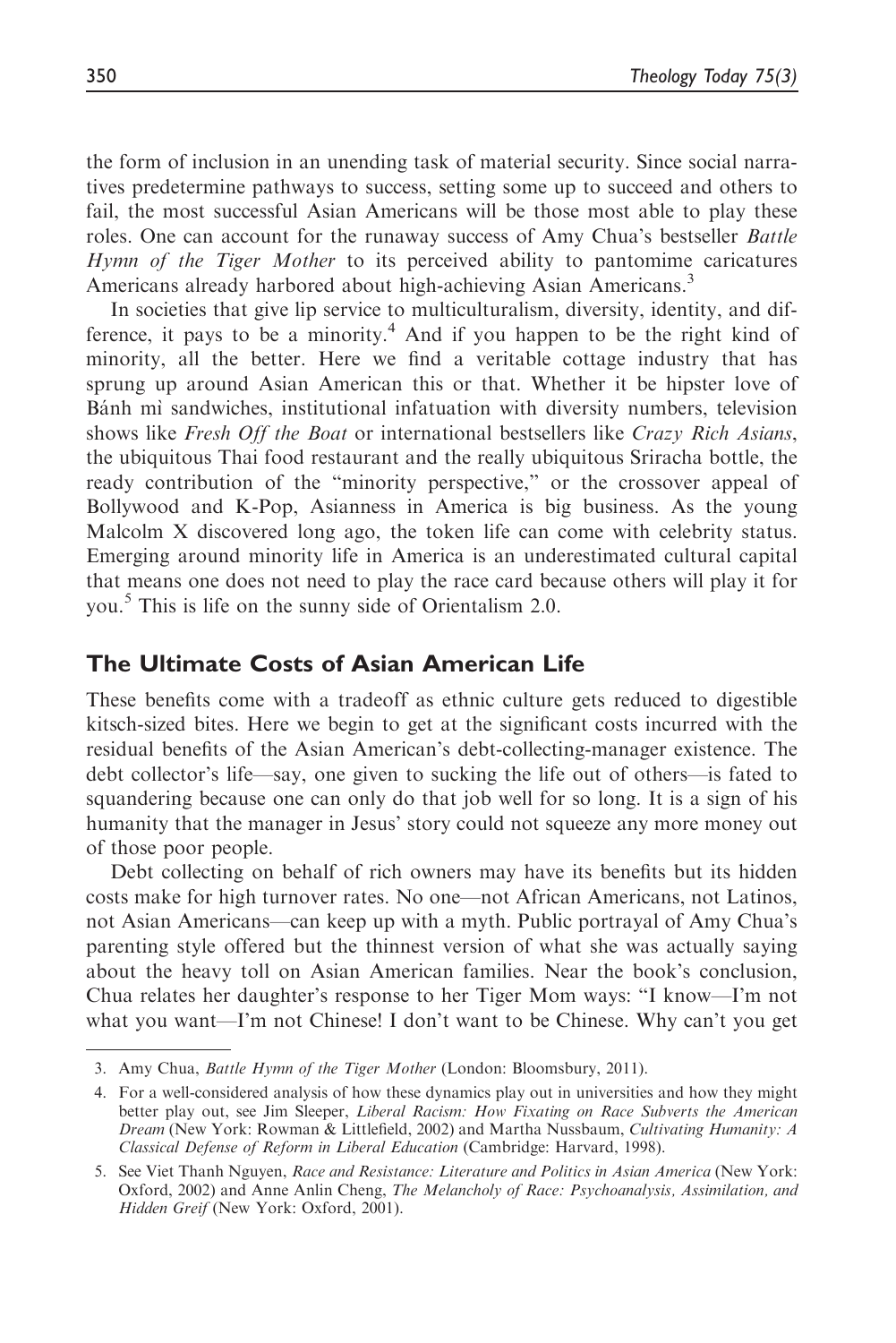that through your head? I hate the violin. I HATE my life. I HATE you, and I HATE this family!"<sup>6</sup> In *Battle Hymn*, Chua, an astute and accomplished legal theorist, was attempting to peel back the layers of the model minority stereotype—the book bravely leaves unresolved its central tensions—in order to arrive at some semblance of reality.

The reality is that for every Asian American who achieves the American Dream, many do not, subsisting instead under conditions of academic failure, economic destitution, cultural alienation, racial victimization, political invisibility, familial disintegration, and on and on. For every college-bound Asian American there are others who never graduate from high school—Cambodians, Laotians, and the Hmong have the lowest graduation rates among ethnic groups in America.<sup>7</sup> Of Vietnamese Americans, only about  $20\%$  go to college.<sup>8</sup> And while Asians do boast the highest educational rates, they also have an inverse proportion of education to wages earned; in other words, while more educated, Asian Americans are consistently paid less than their white counterparts, and all those degrees rarely get Asian Americans beyond the middle tiers of institutional leadership, the model minority not quite "the leader type."<sup>9</sup> The model sweeps under the rug a long history of legalized discrimination against Asian Americans, nineteenth- and twentiethcentury labor and immigration laws that separated families and barred Asian folks from owning property and businesses.<sup>10</sup> The fantasy asks us to forget that 75 years ago America during the Second World War rounded up tens of thousands of Americans of Japanese decent and imprisoned them in concentration camps in the deserts of the West. The only thing these long-term Americans did wrong was

- 8. Consider "Education attainments among Asians," American Association of Community Colleges, accessed May 26, 2017, [http://www.aacc.nche.edu/Publications/datapoints/Documents/](http://www.aacc.nche.edu/Publications/datapoints/Documents/EducateAsians_06112014.pdf) [EducateAsians\\_06112014.pdf](http://www.aacc.nche.edu/Publications/datapoints/Documents/EducateAsians_06112014.pdf); "APIASF Reports," Asian & Pacific Islander American Scholarship Fund (APIASF), accessed May 26, 2017, [http://apiasf.org/research/;](http://apiasf.org/research/) and Scott Jaschik "The Deceptive Data on Asians," Inside Higher Ed, June 7, 2013, accessed May 26, 2017, [https://www.insidehighered.com/news/2013/06/07/report-calls-end-grouping-asian-ameri](https://www.insidehighered.com/news/2013/06/07/report-calls-end-grouping-asian-american-students-one-category.0) [can-students-one-category.0](https://www.insidehighered.com/news/2013/06/07/report-calls-end-grouping-asian-american-students-one-category.0)
- 9. Consider Rosalind S. Chou and Joe R. Feagin, Myth of the Model Minority: Asian Americans Facing Racism (Boulder: Paradigm, 2008); Algernon Austin, "A closer look at Asian-American income," Working Economics Blog, February 24, 2012, accessed May 26, 2017, [http://www.epi.org/](http://www.epi.org/blog/asian-american-income/) [blog/asian-american-income/](http://www.epi.org/blog/asian-american-income/); and Christine E. Weller and Jeffrey Thompson, "Wealth Inequality among Asian Americans Greater Than Among Whites," Center for American Progress, December 20, 2016, accessed May 26, 2017, [https://www.americanprogress.org/issues/race/reports/2016/12/](https://www.americanprogress.org/issues/race/reports/2016/12/20/295359/wealth-inequality-among-asian-americans-greater-than-among-whites/) [20/295359/wealth-inequality-among-asian-americans-greater-than-among-whites/.](https://www.americanprogress.org/issues/race/reports/2016/12/20/295359/wealth-inequality-among-asian-americans-greater-than-among-whites/)
- 10. For a recent history, see Erika Lee, The Making of Asian America: A History (New York: Simon & Schuster, 2015).

<sup>6.</sup> Chua, Battle Hymn of the Tiger Mother, 205.

<sup>7.</sup> Consider Jennifer Lee, Jess Lee, and Oshin Khachikian, "The Untold Asian American Success Story," Data Bits: A Blog for AAPI Data, October 9, 2016, accessed May 26, 2017, [http://aapidata.](http://aapidata.com/blog/the-untold-asian-american-success-story/) [com/blog/the-untold-asian-american-success-story/;](http://aapidata.com/blog/the-untold-asian-american-success-story/) "Education Policies," Southeast Asia Resource Action Center (SEARAC), accessed May 26, 2017, [http://www.searac.org/content/edu](http://www.searac.org/content/education) [cation](http://www.searac.org/content/education); and C. N. Le, "School of Education at Johns Hopkins University—A Closer Look at Asian Americans and Education," Johns Hopkins School of Education, accessed May 26, 2017, [http://](http://education.jhu.edu/PD/newhorizons/strategies/topics/multicultural-education/A%20closer%20look%20at%20asian%20americans%20and%20education/) [education.jhu.edu/PD/newhorizons/strategies/topics/multicultural-education/A%20closer](http://education.jhu.edu/PD/newhorizons/strategies/topics/multicultural-education/A%20closer%20look%20at%20asian%20americans%20and%20education/)% [20look%20at%20asian%20americans%20and%20education/.](http://education.jhu.edu/PD/newhorizons/strategies/topics/multicultural-education/A%20closer%20look%20at%20asian%20americans%20and%20education/)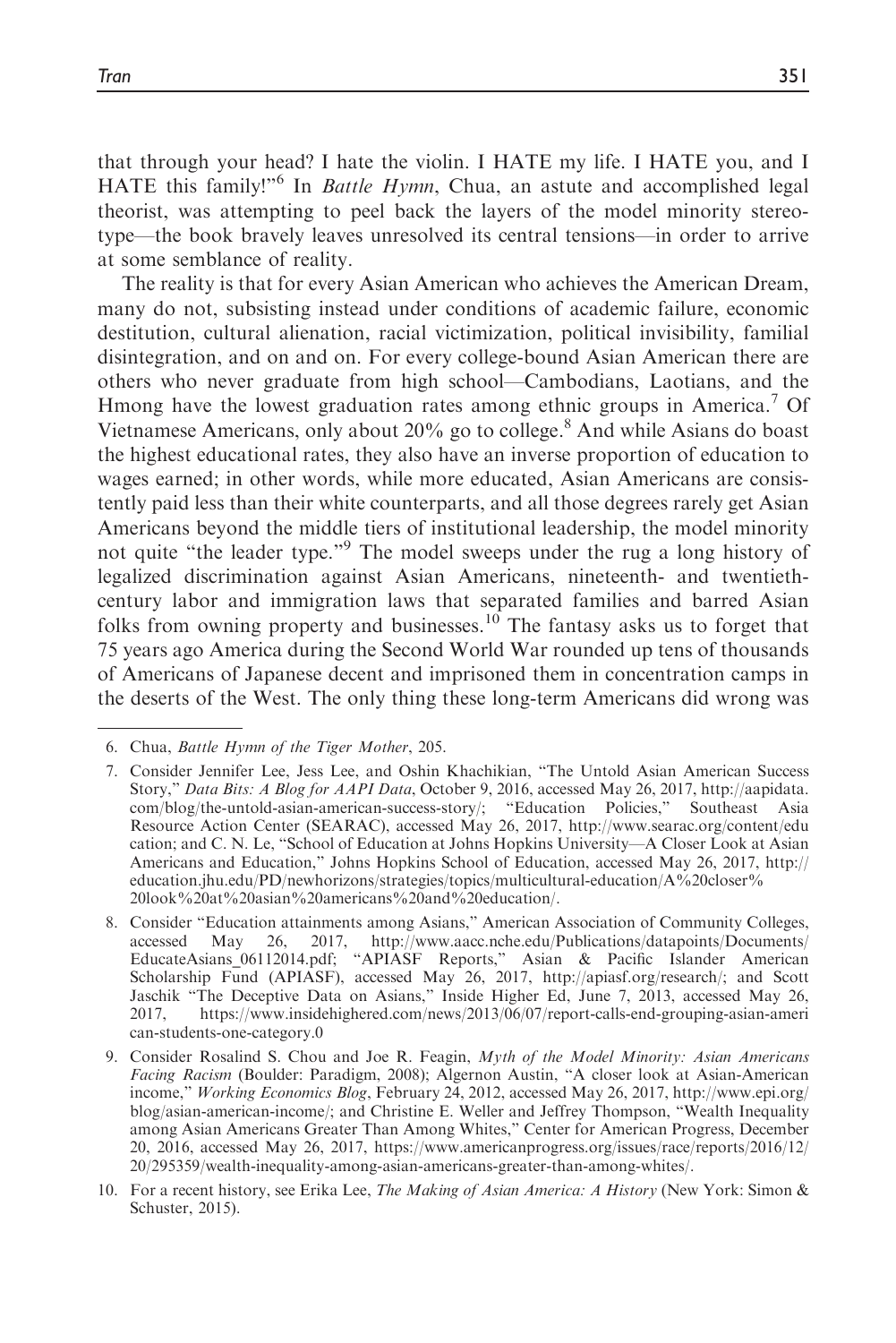wanting to fight for their country, against the Japanese.<sup>11</sup> Even today, the FBI reports that Asian Americans are among ethnic groups seeing the largest rise in hate crimes, and things are only getting worse with Donald Trump's vitriol toward China and South Asians getting confused for other groups.12 Fantastic material accumulation on the part of some Asian Americans does the trick of diverting attention away from this larger reality, leaving Asian Americans spellbound under the impression that wealth (not justice, not democracy, not peoplehood) is what the American Dream is all about.

Not only must Asian Americans lie to themselves about these things if they are to maintain their cozy rich owner relationships, their adherence to the model minority myth makes debtors of fellow minority groups. The manager's employment requires that he both do his boss's bidding and that he steal from others. Fulfilling the requirements of the model minority role inscribes Asian Americans into straining the lives of racial minorities already laboring under the weight of injustice. The myth is after all a model of how to be non-White in America.<sup>13</sup> It is on full display each year at the Scripps National Spelling Bee when dozens of South Asian children, paraded by ESPN across American television screens, dazzle us with their impressive mastery of the English language—the caption might as well read, "This is how to do it." Groups who do not achieve similar levels of academic, financial, social, and spelling bee success (Ebonics or bilingual education be damned) are hence thought *unwilling* to do so.<sup>14</sup> The image of Asian American success is meant to undermine the idea that minorities are, due to whatever reason, *unable* to do so, enlisting Asian American life to the role of counterexample. No wonder Asian Americans are hated, and hate themselves.<sup>15</sup>

13. For a historical genealogy of the model minority myth, see Ellen D. Wu, The Color of Success: Asian Americans and the Origins of the Model Minority (Princeton: Princeton University, 2015).

14. See for example Brandon C. Martinez, Ryon Cobb, Julie J. Park, and Erica Ryu Wong, "Exceptional Outgroup Stereotypes and White Racial Inequality Attitudes toward Asian Americans," Social Psychology Quarterly 78, no. 4 (2015): 399-411.

<sup>11.</sup> See, for example, Greg Robinson, A Tragedy of Democracy: Japanese Confinement in North America (New York: Columbia, 2009).

<sup>12.</sup> See "About Hate Crime Statistics, 2015," FBI: Uniform Crime Reporting, accessed May 26, 2017, <https://ucr.fbi.gov/hate-crime/2015>; Jenny J. Chen, "First-Ever Tracker of Hate Crimes against Asian-Americans Launched," February 17, 2017, accessed May 26, 2017, [http://www.npr.org/sec](http://www.npr.org/sections/codeswitch/2017/02/17/515824196/first-ever-tracker-of-hate-crimes-against-asian-americans-launched; Kimberly Yam) [tions/codeswitch/2017/02/17/515824196/first-ever-tracker-of-hate-crimes-against-asian-americans](http://www.npr.org/sections/codeswitch/2017/02/17/515824196/first-ever-tracker-of-hate-crimes-against-asian-americans-launched; Kimberly Yam)[launched; Kimberly Yam](http://www.npr.org/sections/codeswitch/2017/02/17/515824196/first-ever-tracker-of-hate-crimes-against-asian-americans-launched; Kimberly Yam), "After Trump Deemed China Foreign Enemy, Anti-Asian Hate Crimes in LA Surged: Expert," Huffington Post, January 27, 2017, accessed May 26, 2017, [http://www.](http://www.huffingtonpost.com/entry/hate-crime-tracker-asian-americans_us_58863497e4b0e3a7356a72b7) [huffingtonpost.com/entry/hate-crime-tracker-asian-americans\\_us\\_58863497e4b0e3a7356a72b7](http://www.huffingtonpost.com/entry/hate-crime-tracker-asian-americans_us_58863497e4b0e3a7356a72b7); and Sangay K. Mishra, "An Indian immigrant is murdered in Kansas. It's part of a spike in hate crimes against South Asians," The Washington Post, September 19, 2013, accessed May 26, 2017, [https://www.washingtonpost.com/news/monkey-cage/wp/2017/03/07/the-kansas-murder-of-an](https://www.washingtonpost.com/news/monkey-cage/wp/2017/03/07/the-kansas-murder-of-an-indian-immigrant-is-part-of-a-spike-in-hate-crimes-against-south-asians/?utm_term=.f34e4b2efe33)[indian-immigrant-is-part-of-a-spike-in-hate-crimes-against-south-asians/?utm\\_term](https://www.washingtonpost.com/news/monkey-cage/wp/2017/03/07/the-kansas-murder-of-an-indian-immigrant-is-part-of-a-spike-in-hate-crimes-against-south-asians/?utm_term=.f34e4b2efe33)=[.](https://www.washingtonpost.com/news/monkey-cage/wp/2017/03/07/the-kansas-murder-of-an-indian-immigrant-is-part-of-a-spike-in-hate-crimes-against-south-asians/?utm_term=.f34e4b2efe33) [f34e4b2efe33.](https://www.washingtonpost.com/news/monkey-cage/wp/2017/03/07/the-kansas-murder-of-an-indian-immigrant-is-part-of-a-spike-in-hate-crimes-against-south-asians/?utm_term=.f34e4b2efe33)

<sup>15.</sup> For especially disturbing but highly irregular picture of Asian-American self-hatred, see "The Manifesto of Elliot Rodger," The New York Times, May 25, 2014, accessed May 26, 2017, <https://www.nytimes.com/interactive/2014/05/25/us/shooting-document.html>. For a more standard portrayal see Patricia Park, Re Jane: A Novel (New York: Penguin, 2016).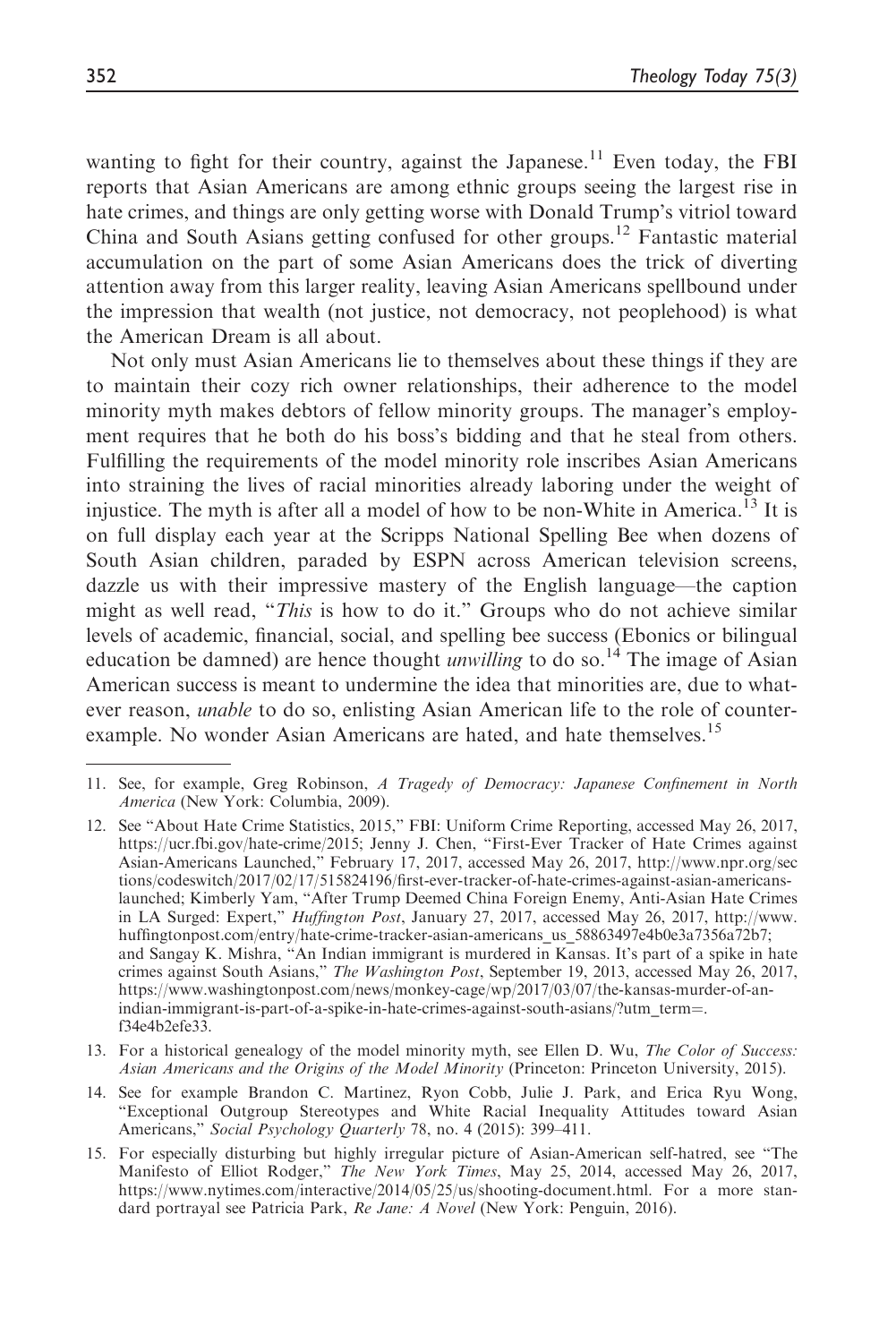### Survival and Innovation

Faced with an untenable situation, the manager in Jesus' parable scratches out an existence for himself. We can fault him for what translators call "dishonest" or "unjust" behavior, but we should also acknowledge his impossible circumstances. Acknowledging conditions will not make his behavior less dishonest or unjust but it does remind us that he was left with few options. Recall that it is he, not the owner whom the system most benefited, who swallows the costs. His reputation, not the owner's, now lies in shambles. His actions can be viewed as an attempt to pick up the pieces and make some kind of life for himself. He is faced with a situation where he can either operate within the moral terms handed him and be left on the street, or he can force new terms. He chooses the latter. The quid pro quo arrangement he comes up with—charging debtors less than they owe—is not necessarily immoral; it is only relatively immoral, morally suspect according to the terms set by the owner and a society that made the owner an owner rather than a manager or debtor. Taking the manager's path means rejecting the owner's terms as well as society's. Indeed, not only a rejecting of moral terms but their reconstitution. With the deal the manger strikes, we move from the form of his shrewdness (that he innovates) to its content: he redirects and redistributes capital, from stealing for masters to stealing from them and from extorting debtors to forgiving them. This returns us to the story's emplacement in Luke's Gospel, and locates the force of its claim to the determining power of political economy on the status of moral claims.

We can characterize conditions for Asian Americans as similarly those where one must innovate if one is to survive. These conditions were recently dramatized to great effect by Viet Thanh Nguyen's Pulitzer-winning novel The Sympathizer, the story of a Vietnamese American double agent migrating amongst multiple allegiances. The Sympathizer comes after Nguyen's first book, Race and Resistance, about ethnic commodification and innovation and precedes his third, Nothing Ever Dies, about the fraught place between past and future. Through these three books, Nguyen brings to the fore the dynamics of innovation fundamentally at play for Asian Americans.<sup>16</sup>

We might ask what such innovation looks like for Christian Asian Americans. The first observation to make is that Asian American Christianity itself is an innovation, the very fact of its existence bespeaks inventiveness. Though there have always been Christians in places like the Philippines, South Korea, the southern tip of India, and the former British colony Hong Kong, most Asians do not come to America as Christians. They discover Christianity through church communities that become for them places that simultaneously enable ethnic and

<sup>16.</sup> Viet Thanh Nguyen, *The Sympathizer* (New York: Grove, 2015); Viet Thanh Nguyen, *Nothing Ever* Dies: Vietnam and the Memory of War (Cambridge: Harvard 2016); Viet Thanh Nguyen, Race and Resistance: Literature and Politics in Asian America (New York: Oxford 2002); see also his most recent collection of short stories, The Refugees (New York: Grove, 2017), which centers on Vietnamese citizens forced into migration at the end of the Vietnam War.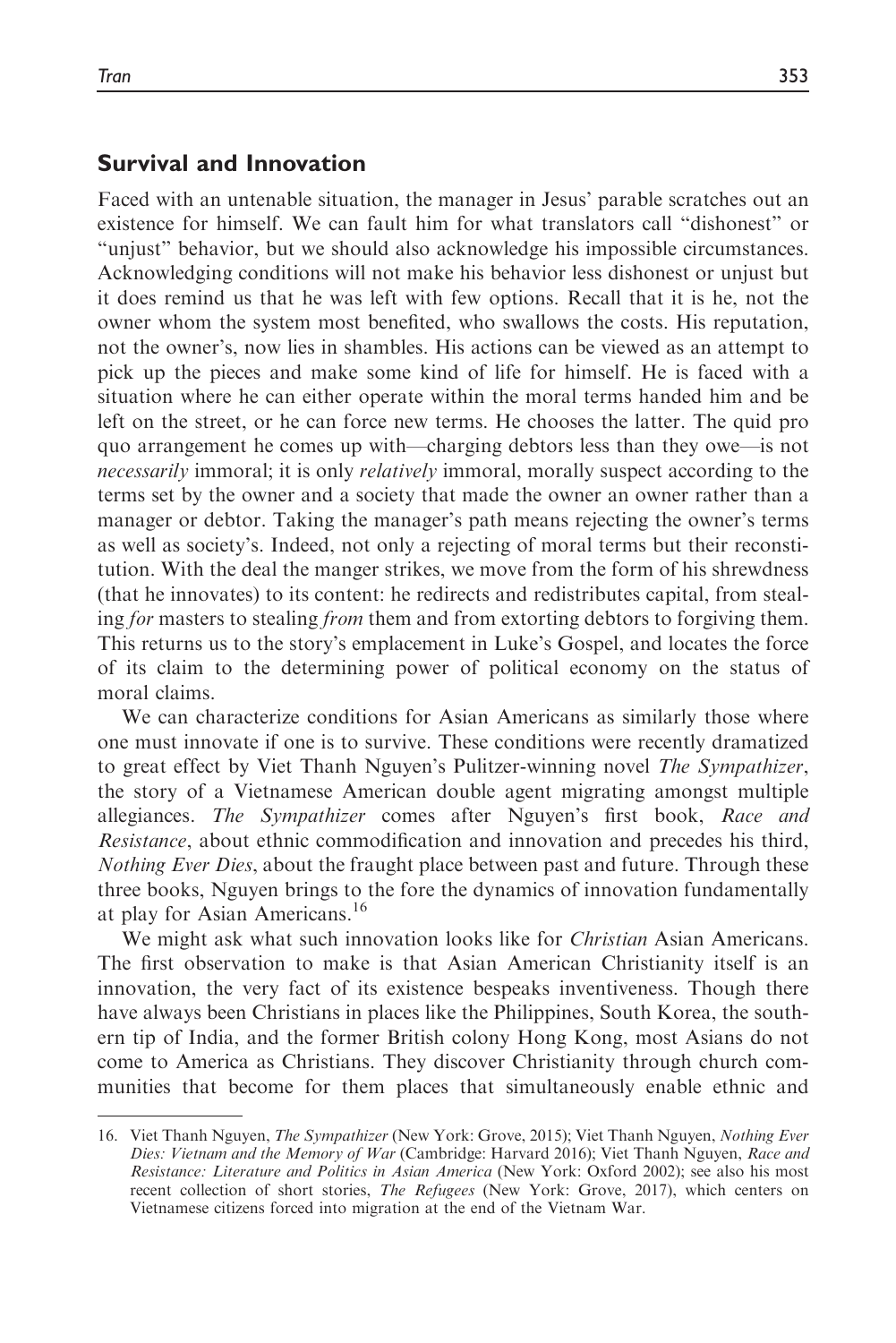American identity. That Christian conversion meant not a departure from one's ethnicity but a new expression of it proved exactly the kind of innovation that helped these Asian Americans believe they could be Asian and American.

Other innovations followed. Asian American churches have incarnated Christianity in new ways as immigrant life fashioned novel forms of Christianity. These communities speak the gospel in new idioms, the Word becoming flesh through Korean morning prayer, Cantonese American "praise nights," immigrant emergent churches such as Vox Vaniae, Japanese American church basketball leagues, pan-Asian gatherings like SEALS (the South East Asian Leaders Summit), and a newly settled American home for an Indian Christianity that dates back to the time of the Apostle Thomas. We are long past the first generations of immigrant communities, and new generations of Christians are reinvigorating Asian American life, many between the languages of their immigrant families and the language of America so that their expressions of racial identity push faith beyond the limits of linguistic worlds. These new Christianities received traditions of faith and innovated over and against indebted historical legacies. We are talking about resistance by innovation along the lines of Toni Morrison's inestimable stylization of the English language: "My effort to manipulate American English was not to take standard English and use vernacular to decorate it, or to add 'color' to dialogue. My efforts were to carve away the accreditations of deceit, blindness, ignorance, paralysis, and sheer malevolence embedded in raced language so that other kinds of perception were not only available but were inevitable." $^{17}$ 

One of the most imaginative and insightful Asian American Christians thinking about ethnic identity and faith does so through graphic novels. Gene Luen Yang offers penetrating accounts of Asian American immigrant life.<sup>18</sup> Yang two years ago was named a MacArthur Fellow, the so-called Genius Grant, and his work has been compared to Art Spiegelman's brilliant *Maus* Holocaust novels. Yang dedicates one of his books "to the San Jose Chinese Catholic Community."<sup>19</sup> A Roman Catholic Chinese American ingeniously describing the pathos of Asian American life, Yang exemplifies an Asian American Christianity conscripted to the model minority myth, and finding that myth untenable slipped its reigns and fashioned new forms of American life.

Many of these new expressions will be viewed, relative to cultural arrangements meant for others, as deviant or worse. When women from patriarchal cultures become leaders, when spoken word becomes a medium of worship, when community supplants autonomy, when globalized aesthetics transform liturgies, when tradition meets affirmative action, and when broken rice replaces broken bread, interpreters and exegetes will struggle with the questionable ethics. The most common version of the apprehension comes in the form of the old familiar

<sup>17.</sup> Toni Morrison, "Home," in The House that Race Built, ed. Wahneema Lubiano (Vintage, 1998), 7.

<sup>18.</sup> Consider, for instance, Gene Luen Yang, American Born Chinese (New York: Square Fish, 2008).

<sup>19.</sup> Gene Luen Yang, Boxers & Saints (New York: First Second, 2013).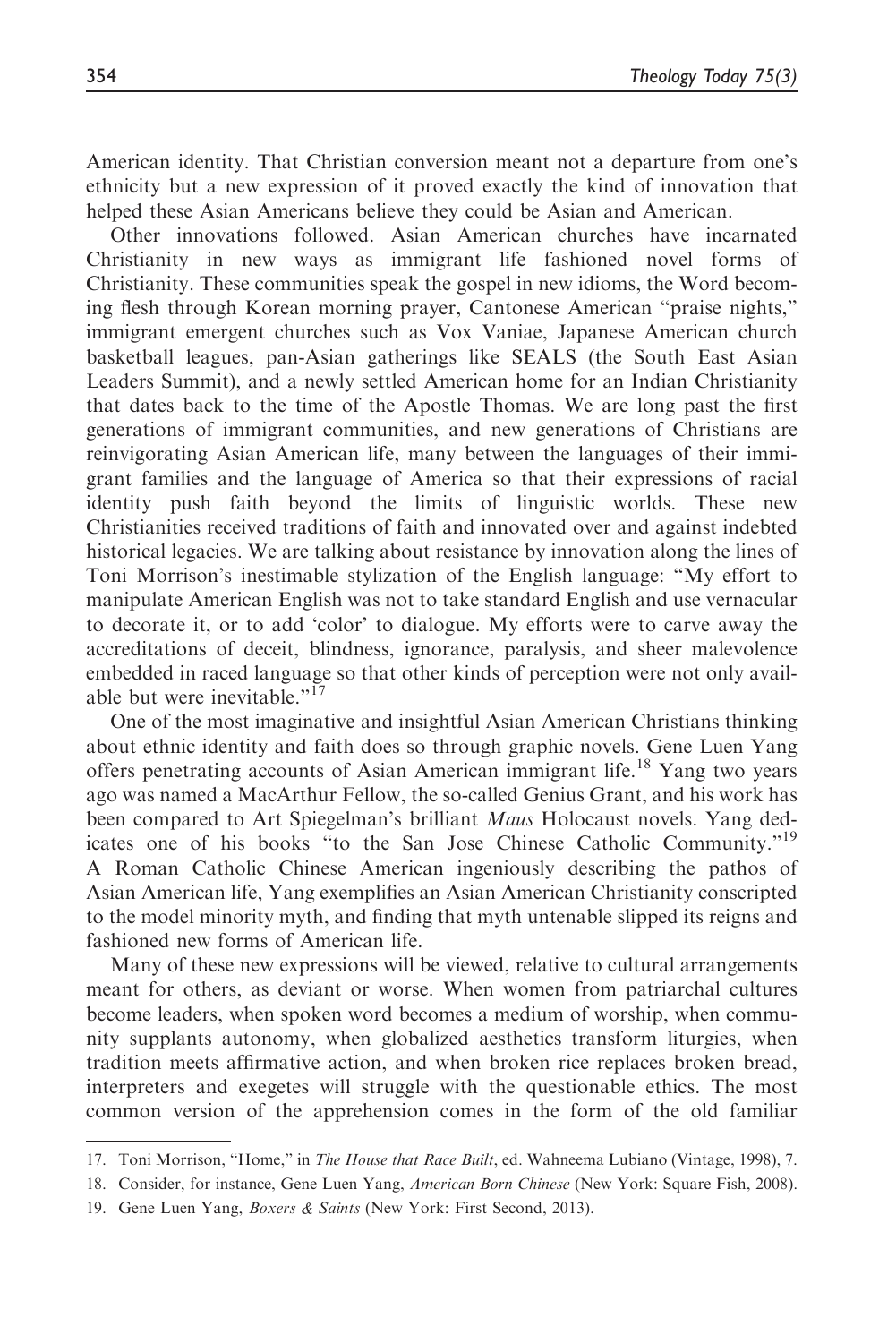charge of syncretism, that some ethnic group is taking the otherwise culturally pure gospel and relegating it to provincial obligations. Innovation becomes in this light ethnic accommodation, a betrayal of the gospel at the hands of foreigners, those whose "oriental" eyes slanted their reading of Scripture, jaundice faced as it were. The charge is disingenuous and misconceived from the start, proceeding as if every expression of Christianity, including European ones, did not issue from local, particular, and provincial concerns. The charge is also natural for those taught to believe that they occupy Christianity's default position. These detractors will be slow to realize that the arrangement they set up, untenable as it was, created the very conditions that made these new forms inevitable.

Some of the most powerful and controversial construals of the parable draw a strong association between Jesus and the dishonest manager, an interpretation that at least makes sense of Jesus' commendation.<sup>20</sup> This interpretation also helps envision Asian American faith christologically, where the arrival of the Son in the world does not simply replicate the Father but wondrously expresses God in previously unseen ways. Apocalyptically we can imagine Orientalism 2.0's inevitable appropriation of these new forms of Christianity as the owner's predictable attempt to exploit the manager's shrewdness for his own purposes, and both approximating the appropriation of Christ by the powers.

I left until now the question of the rich owner's identity. He is us. We are the makers of a balkanized racial world that pits ethnic peoples against one another in a densely packed zero-sum binary of white and black. We are the purveyors of its myths, the beneficiaries of its lies. For as long as we accept its terms we perpetuate its life. And inasmuch as we cling to its benefits, as Hegel's philosophical reversal of the master–servant relationship demonstrated, we become its greatest debtors, slavishly dependent on a racialized world. $^{21}$ 

## The Moral Legacy of Racism

I earlier mentioned the relative status of moral claims and I want to conclude with a comment on race and normativity. Oftentimes when we talk about racism and its

<sup>20.</sup> See for example Larry Silver, Peasant Scenes and Landscapes: The Rise of Pictorial Genres in the Antwerp Art Market (Philadelphia: University of Pennsylvania, 2012), 84–85; and L. John Topel, "On the Injustice of the Unjust Steward: LK 16:1–13," The Catholic Biblical Quarterly 37:2 (1975): 216–22.

<sup>21.</sup> Regarding the fascinating and complex debate on post-racialism, see David A. Hollinger, "The Concept of Post-Racial: How Its Easy Dismissal Obscures Important Questions," Daedalus, 140:1 (Winter 2011): 174–82; Jennifer Lee and Frank D. Bean, "A Postracial Society or a Diversity Paradox: Race, Immigration, and Multiraciality in the Twenty-First Century," Du Bois Review 9:2 (2012): 419–37; Howard McGary, The Post-Racial Ideal (Milwaukee: Marquette University Press, 2012); Paul C. Taylor, "Taking Postracialism Seriously: From Movement Mythology to Racial Formation," Du Bois Review 11:1 (2014): 9–25; Joseph R. Winters, Hope Draped in Black: Race, Melancholy, and the Agony of Progress (Durham, NC: Duke, 2016), 187–236.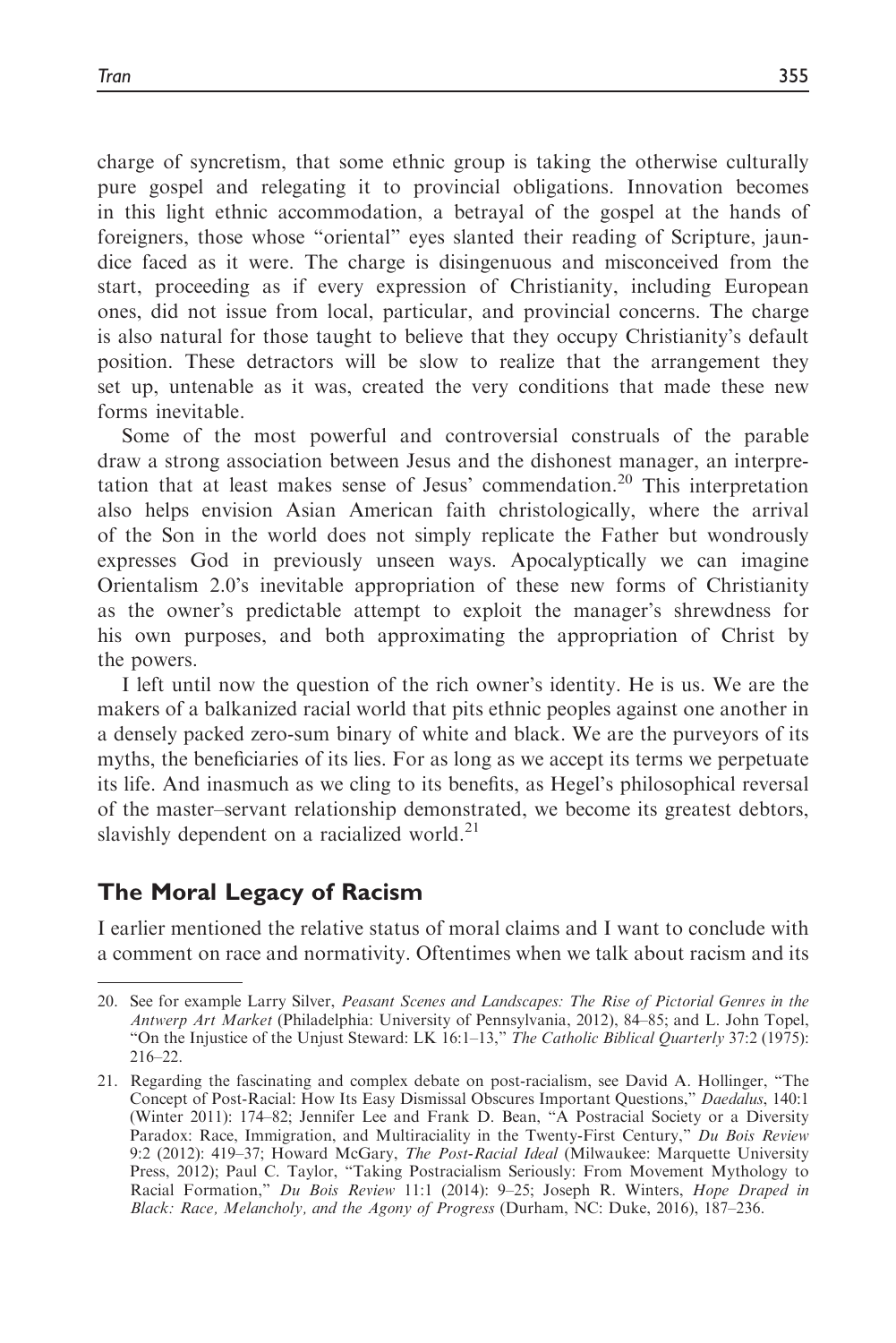problems we presume a kind of moral standard. We forget in such moments that morality is part of what racism devastates. We might say something like "That is racism!" with the idea being that whatever "that" is has transgressed a moral line and needs to be called to account. More constructively, people who write about racism do so by arguing for alternatives they consider less racist, which is to say more *moral*. A Christian ethicist might portray a reconciled church as morally superior to a segregated church, or a theology that honors ethnic particularity might be favorably compared to theologies that disparage ethnic difference. Impugning things as racist and offering alternatives presume a standard that has been missed and can still be met.

What if that presumption is wrong? What if the final casualty of America's racism is morality itself, or at least certain frameworks of it? If so, we would come to see morality as something about which we can no longer speak with much confidence. More frightening still is the possibility that the whole idea that there exist norms of behavior to which we are all in every place and time accountable is and never was anything other than racism's greatest ploy, really clever ways to keep some under the thumb of others. After all, what is racism but codes indexed to bodies about personhood, worth, identity, community, ends, all those features that comprise any worthwhile account of the good? Morality is not unlike religion in its ability to enslave. Our parable, as one that Luke's Gospel uniquely shares, joins this Nietzschean point about power to the earlier post-Marxist one about redistribution, making this parable one about the pragmatics of surviving slavery and what that pragmatics discloses about the status of moral truth.<sup>22</sup> In the final analysis, maybe this is what we American Christians have come to see about ourselves, that our racism does not so much come in the name of evil but rather goodness, and so our surviving racism occurs beyond good and evil. Perhaps our unwillingness to consider all this tells us that we have not yet taken stock of what racism does, both to us and for us.

<sup>22.</sup> Recognizing a judgment's relative status may commit one to the relativity of judgments as such but it need not commit one in general to what has been called moral relativism. Claiming a judgment's moral status as relative is only to contextualize that statement as having meaning within a certain discursive frame, beyond which its moral force becomes unclear. Much more can be said about this, but mention of a few significant treatments of normativity along these lines, and especially as related to the modes of American Pragmatism running throughout my argument, will suffice: Nicholas Rescher, A System of Pragmatic Idealism: Volume II The Validity of Values (Princeton: Princeton University, 1993); Richard Rorty, Contingency, Irony, and Solidarity (New York: Cambridge, 1989); Bernard Williams, Ethics and the Limits of Philosophy (Cambridge, MA: Harvard, 1985); G. E. M. Anscombe, "Modern Moral Philosophy" Philosophy 33:124 (1958): 1-16; Cora Diamond, The Realistic Spirit: Wittgenstein, Philosophy, and the Mind (Cambridge, MA: MIT, 1991); Julius Kovesi, Moral Notions (New York: Routledge, 1967); Jeffrey Stout, Ethics After Babel: The Language of Morals and their Discontents (Princeton: Princeton University, 2001); and Alice Crary, Inside Ethics: On the Demands of Moral Thought (Cambridge, MA: Harvard, 2016). For treatments that consider normativity in the context of race, see Cornel West, The American Evasion of Philosophy: A Genealogy of Pragmatism (Madison: University of Wisconsin, 1989); Eddie Glaude, In a Shade of Blue: Pragmatism and the Politics of Black America (Chicago: University of Chicago, 2008); and Winters, *Hope Draped in Black: Race*, Melancholy, and the Agony of Progress.